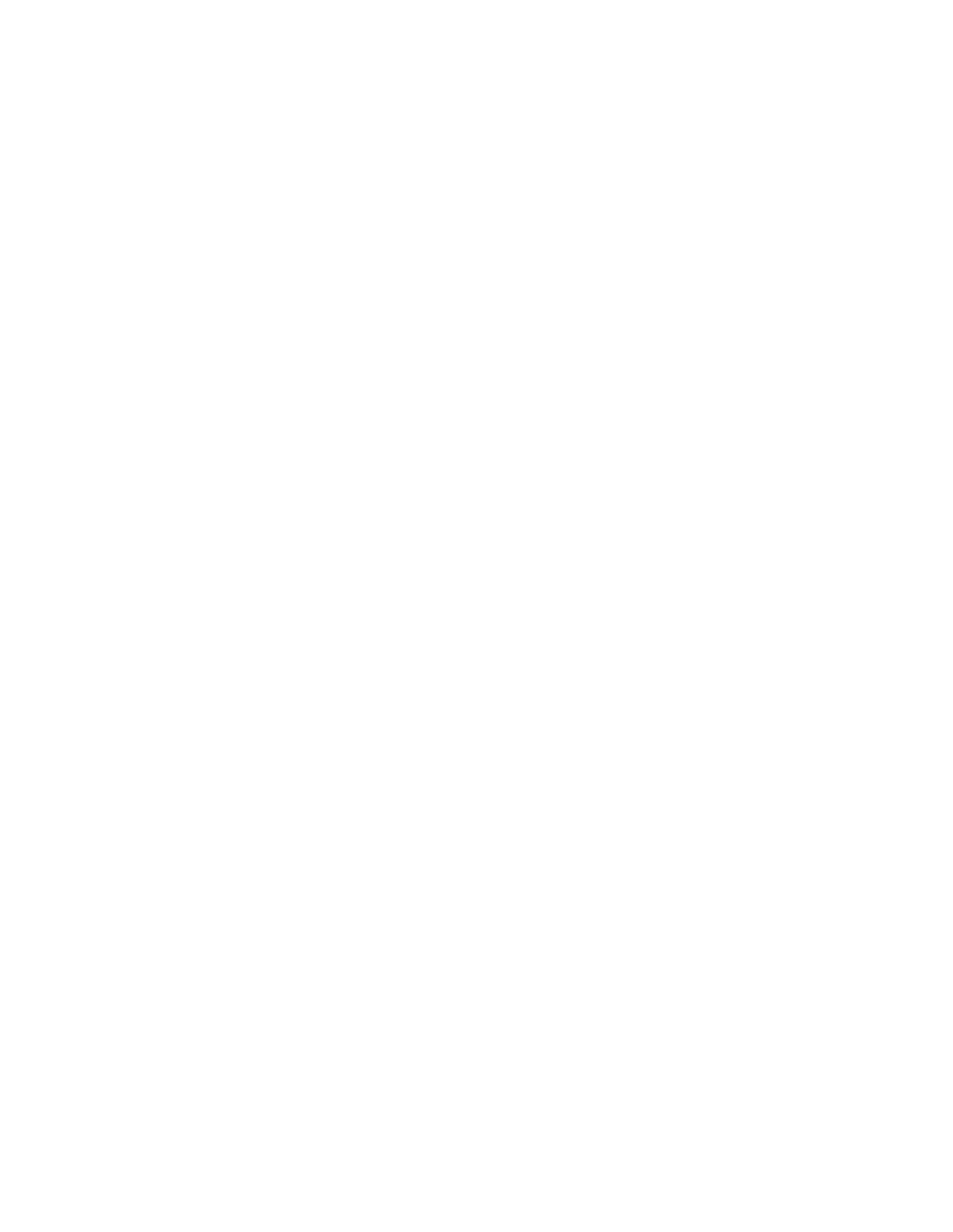

Private Bag X828, PRETORIA, 0001. Civitas Building Cnr Thabo Sehume & Struben Streets, PRETORIA 0001 Directorate: Access to Affordable Medicines Tel: (012) 395 8130 Fax: (012) 395 8823/4

Enquiries: CPA Ref: HP09-2021SD e-mail: compared and chealth.gov.za

## **CONTRACT NUMBER HP09-2021SD: SUPPLY AND DELIVERY OF SOLID DOSAGE FORMS TO THE DEPARTMENT OF HEALTH FOR THE PERIOD 1 MAY 2021 TO 30 APRIL 2023**

## **ADDENDUM 11: UNIMED HEALTHCARE (PTY) LTD: EXTRAORDINARY PRICE ADJUSTMENT**

Please amend your records for the following Unimed Healthcare (Pty) Ltd prices, effective 1 April 2022. Kindly note that the extraordinary price adjustment will be valid for three (3) months, period 1 April 2022 – 30 June 2022, where after normal CPA Cycle's will commence.

| Item No | <b>Description</b>                      | <b>NSN</b> | Current<br><b>Price</b> | <b>Revised</b><br><b>Price</b> |
|---------|-----------------------------------------|------------|-------------------------|--------------------------------|
| 244     | Paracetamol 500mg tablet, 20<br>tablets | 180155484  | R <sub>3.97</sub>       | R4.61                          |

In the event that an incorrect price adjustment was made during the calculation of the contract price adjustment, the Department of Health reserves the right to adjust the price in accordance with the correct calculation.

Foreign exchange adjustments may not result in a price exceeding the current Single Exit Price.

Yours faithfully

**K JAMALOODIEN DIRECTOR: AFFORDABLE MEDICINES DATE:** 31 March 2022